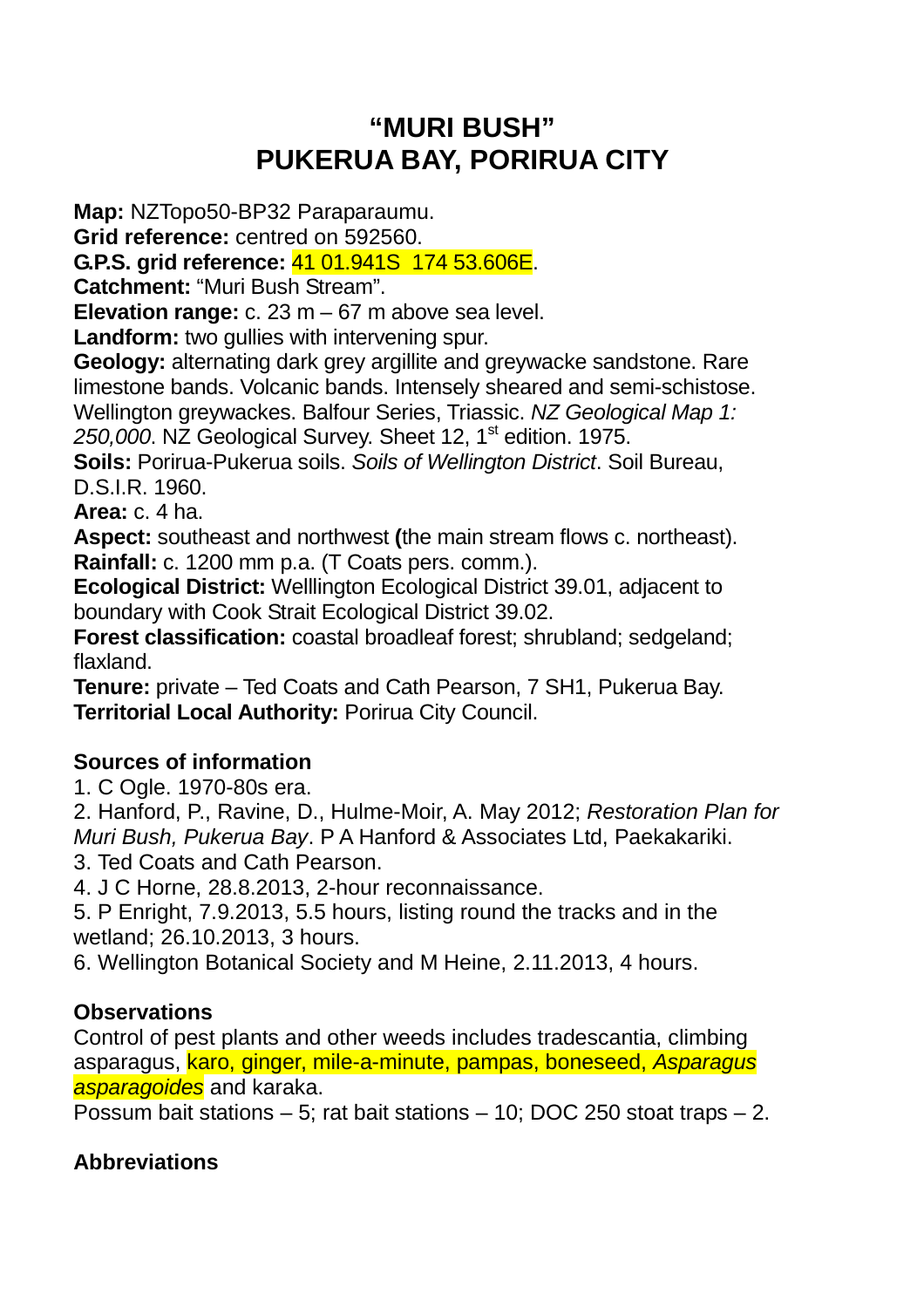agg = aggregate # = indigenous species not naturally occurring in Wellington Ecological District 39.01  $? = id to be confirmed$  $f =$  flowering at date listed  $h = herbarium$  specimen lodged  $(p) =$  planted  $p+$  = present in the area and also planted  $s = in$  seed at time listed (unc) = only one or two plants or locations seen var. = variety

**LIST 1: INDIGENOUS VASCULAR PLANTS** 

| <b>Botanical name</b>                                              | Māori name   | <b>Common name</b> |  |  |  |
|--------------------------------------------------------------------|--------------|--------------------|--|--|--|
| <b>Gymnosperm trees and shrubs</b><br>Dacrycarpus dacrydioides (p) | kahikatea    | kahikatea          |  |  |  |
| <b>Monocotyledonous trees and shrubs</b>                           |              |                    |  |  |  |
| Rhopalostylis sapida                                               | nīkau        | nīkau              |  |  |  |
| Dicotyledonous trees and shrubs                                    |              |                    |  |  |  |
| Alectryon excelsus subsp. excelsus tītoki                          |              | tītoki             |  |  |  |
| Beilschmiedia tawa                                                 | tawa         | tawa               |  |  |  |
| Brachyglottis repanda                                              | rangiora     | rangiora           |  |  |  |
| Coprosma lucida                                                    | karamu       | karamu             |  |  |  |
| Coprosma propinqua                                                 |              |                    |  |  |  |
| subsp. propinqua                                                   |              | a coprosma sp.     |  |  |  |
| Coprosma repens (f 26.10.13)                                       | taupata      | taupata            |  |  |  |
| Coprosma rhamnoides                                                |              | a coprosma sp.     |  |  |  |
| Coprosma robusta                                                   | karamu       | karamu             |  |  |  |
| Coprosma propinqua x C. robusta                                    |              | a coprosma hybrid  |  |  |  |
| Coprosma rhamnoides x C.?                                          |              | a coprosma hybrid  |  |  |  |
| Coriaria arborea                                                   | tutu         | tutu               |  |  |  |
| # Corynocarpus laevigatus                                          | karaka       | karaka             |  |  |  |
| Dysoxylum spectabile                                               | kohekohe     | kohekohe           |  |  |  |
| Geniostoma ligustrifolium                                          |              |                    |  |  |  |
| var. ligustrifolium                                                | hangehange   | hangehange         |  |  |  |
| Griselinia lucida (f 26.10.13)                                     | puka         | broadleaf          |  |  |  |
| Hebe stricta                                                       | koromiko     | koromiko           |  |  |  |
| Hedycarya arborea                                                  | porokaiwhiri | pigeonwood         |  |  |  |
| # Hoheria populnea                                                 | houhere      | lacebark           |  |  |  |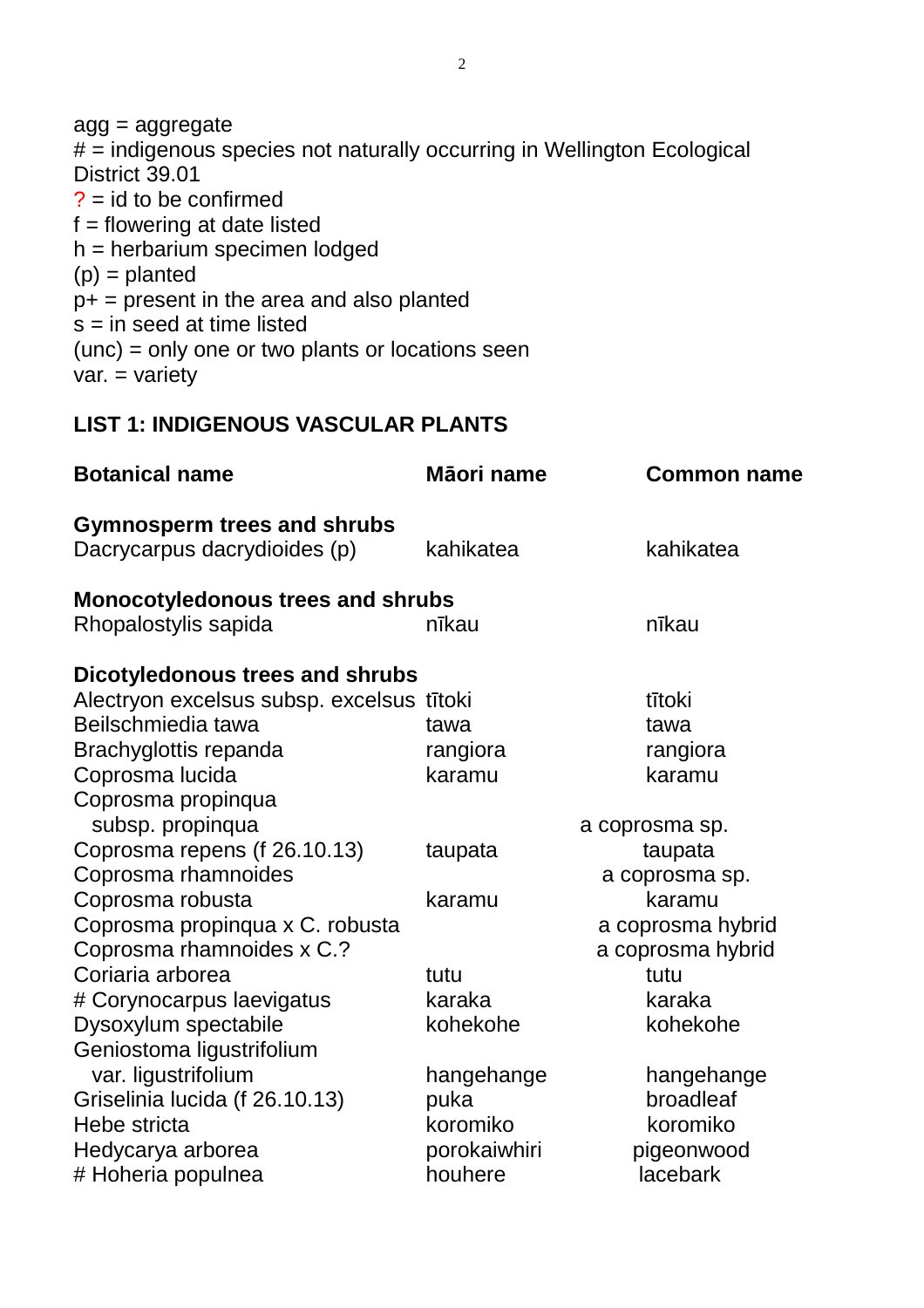Knightia excelsa rewarewa rewarewa rewarewa Kunzea ericoides agg. kānuka kānuka Leptospermum scoparium mānuka mānuka Leucopogon fasciculatus mingimingi big mingimingi Melicope ternata wharangi wharangi Melicytus ramiflorus mähoe māhoe # Metrosideros excelsa pōhutakawa pōhutukawa Myoporum laetum ngaio ngaio ngaio Myrsine australis māpou māpou Olearia paniculata akiraho akiraho akiraho akiraho Pennantia corymbosa kaikōmako kaikōmako Piper excelsum subsp. excelsum kawakawa kawakawa Pittosporum eugenioides (unc) tarata lemonwood # Pittosporum crassifolium karo karo Pittosporum tenuifolium (unc) köhühü kōhūhū Pseudopanax arboreus whauwhaupaku five finger Pseudopanax crassifolius horoeka lancewood # Pseudopanax lessonii (unc) # Pseudopanax crassifolius x P lessonii Raukaua edgerleyi Solanum laciniatum (f  $26.10.13$ ) poro Streblus banksii tūrepo large-leaved milk

|          | Pseudopanax hybrids   |  |
|----------|-----------------------|--|
|          | raukawa               |  |
| poroporo | poroporo              |  |
| ūrepo    | large-leaved milktree |  |
|          |                       |  |

#### **Monocotyledonous lianes**

Freycinetia banksii kiekie kiekie kiekie kiekie Ripogonum scandens bareao bareao supplejack

#### **Dicotyledonous lianes and related trailing plants**

Calystegia tuguriorum bōwhiwhi native bindweed Clematis forsteri (f 26.10.13) pikiarero smalll white clematis Clematis paniculata (unc) puawänanga white clematis Metrosideros fulgens barrakakura akakura scarlet rātā Metrosideros perforata akatea clinging rātā Muehlenbeckia australis pōhuehue pōhuehue Muehlenbeckia complexa pōhuehue pōhuehue Parsonsia capsularis ? (no flowers) a NZ jasmine sp. Parsonsia heterophylla kaihua a NZ jasmine sp. Tetragonia implexicoma boshi kōkihi NZ spinach

## **Lycopods**

None seen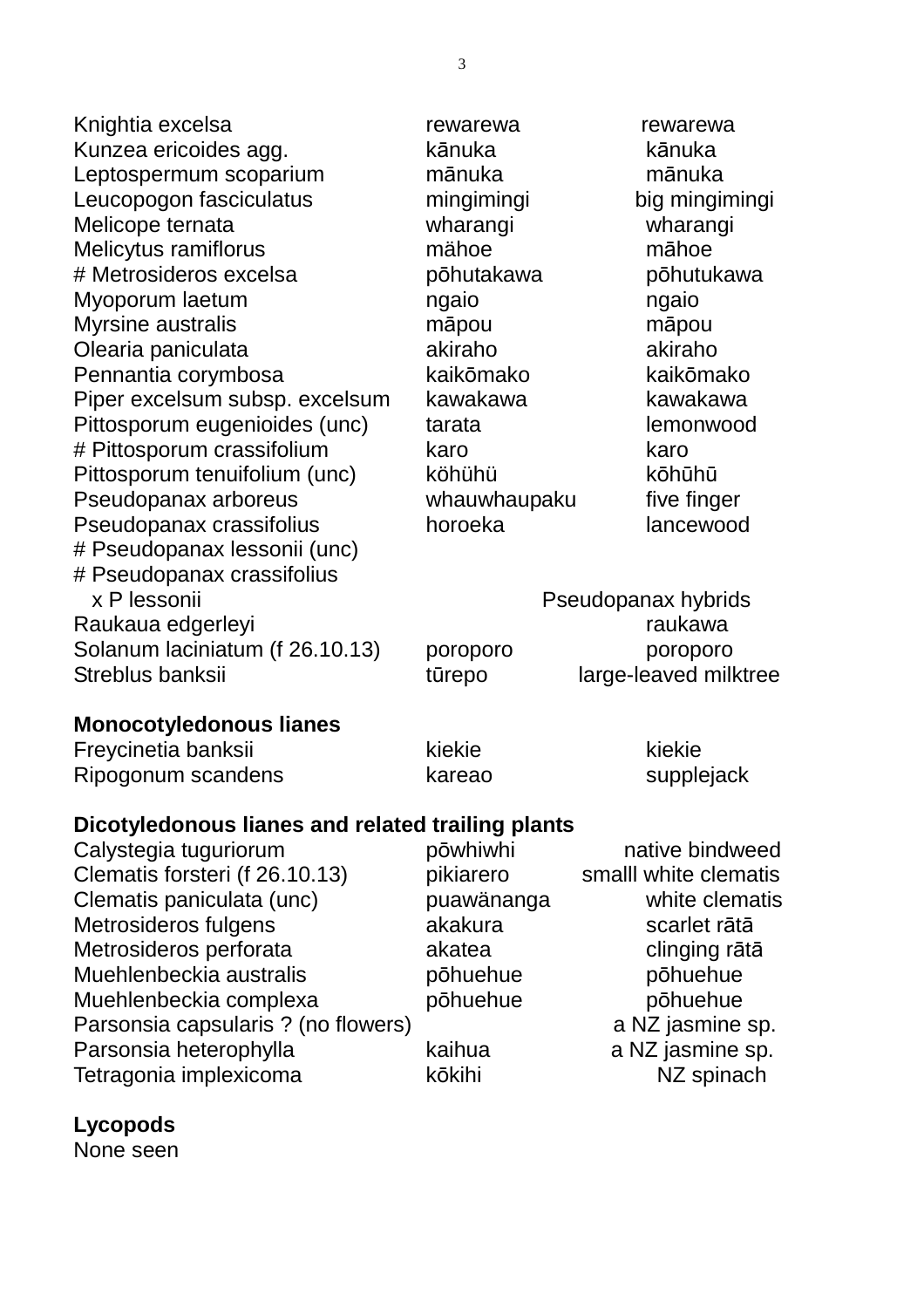#### **Ferns, psilopsids and quillworts**

Adiantum cunninghamii huruhuru tapairu a maidenhair fern sp. Blechnum novae-zelandiae kiokio kiokio kiokio Cyathea medullaris mamaku mamaku Microsorum pustulatum Polystichum neozelandicum Pteridium esculentum entitlementum rarauhe bracken

#### **Orchids**

Arthropteris tenella (unc) intervalsed fernis in the settlement of the settlement of the settlement of the set Asplenium bulbiferum manamana hen & chickens fern Asplenium flabellifolium (unc) necklace fern Asplenium flaccidum makawe hanging spleenwort Asplenium gracillimum and an asplenium sp. Asplenium hookerianum var.<br>
Hooker's spleenwort Asplenium oblongifolium huruhuruwhenua shining spleenwort Asplenium polyodon betako sickle spleenwort Blechnum chambersii nini nini nini lance fern Blechnum filiforme **pānako** thread fern Blechnum minus (of NZ authors) swamp kiokio Blechnum triangularifolium (unc) a blechnum sp. Cyathea dealbata **booking** ponga silver fern Histiopteris incisa mātātā water fern Hypolepis ambigua rarauhi nehenehe a hypolepis sp. Hypolepis dicksonioides giant hypolepis Lastreopsis glabella smooth shield fern Lastreopsis hispida **beida** pongaweka hairy fern Lastreopsis microsora a lastreopsis sp. Lastreopsis velutina velvet fern subsp. pustulatum köwaowao hound's tongue Microsorum scandens mokimoki scented fern Pellaea rotundifolia button tarawera tarawera button fern Pneumatopteris pennigera bākau bazarī par aully fern subsp. zerophyllum bikopiko a shield fern sp. Pteris macilenta sweet brake Pteris tremula turawera turawera shaking brake Pyrrosia eleagnifolia bota de leather-leaf fern Acianthus sinclairii heart-leaved orchid Microtis unifolia maikaika onion-leaved orchid Pterostylis alobula (unc) a greenhood sp. Pterostylis banksii banksii banksii banksii kutukiwi a greenhood sp. Pterostylis cardiostigma a greenhood sp. Thelymitra sp. Thelymitra sp. maikuku a sun orchid sp.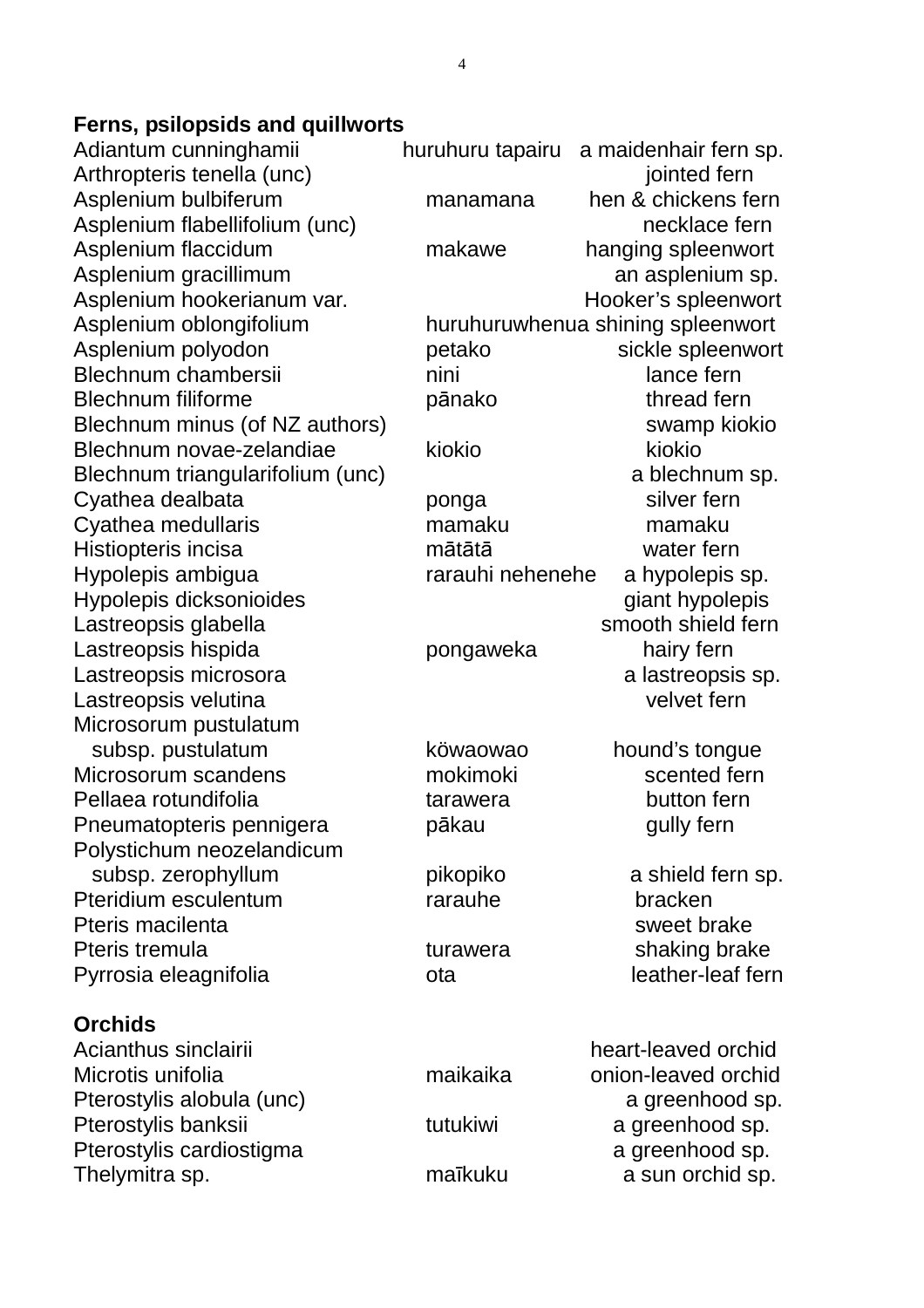**Grasses** 

| Austroderia toetoe<br>Microlaena avenacea<br><b>Oplismenus hirtellus</b> | toetoe | toetoe<br>bush rice grass                                                     |
|--------------------------------------------------------------------------|--------|-------------------------------------------------------------------------------|
| subsp. imbecillus<br>Poa anceps agg.<br>Poa cita<br>Rytidosperma gracile | WĪ     | an oplismenus sp.<br>broad-leaved poa<br>silver tussock<br>a rytidosperma sp. |
| <b>Sedges</b><br>Carex dissita (unc)<br>Carex flagellifera               | mānaia | a carex sp.<br><b>Glen Murray tussock</b>                                     |

| Carex flagellifera              | mānaia       | <b>Glen Murray tussock</b>         |
|---------------------------------|--------------|------------------------------------|
| Carex geminata agg. "large"     | rautahi      | cutty 'grass'                      |
| Carex solandri (unc)            |              | a carex sp.                        |
| Carex sp. (unnamed "raotest") ? |              | a carex sp.                        |
| Cyperus ustulatus               |              | upoko tangata giant umbrella sedge |
| Ficinia nodosa                  | wīwī         | leafless sedge                     |
| Gahnia pauciflora               | māpere       | cutting sedge                      |
| Isolepis prolifer               |              | three-square                       |
| Uncinia uncinata                | matau a Māui | hook sedge                         |

**Rushes and allied plants** 

Juncus planifolius **flat-leaved rush** Luzula picta var. picta a metal a woodrush sp.

#### **Monocotyledonous herbaceous plants, other than orchids, grasses, sedges, rushes**

Arthropodium cirratum (p) rengarenga renga lily Astelia solandri eta kōwharawhara perching lily Dianella nigra tūrutu blueberry Phormium cookianum subsp. hookeri wharariki coastal flax Phormium tenax harakeke swamp flax

#### **Composite herbaceous plants**

None recorded

#### **Dicotyledonous herbaceous plants, other than Composites**

Cardamine sp. (no flrs – (possibly adventive) a cress sp. Dichondra repens and the state of the state of the state of the state of the state of the state of the state of the state of the state of the state of the state of the state of the state of the state of the state of the st Hydrocotyle heteromeria a pennywort sp. Pelargonium inodorum (unc) a pelargonium sp.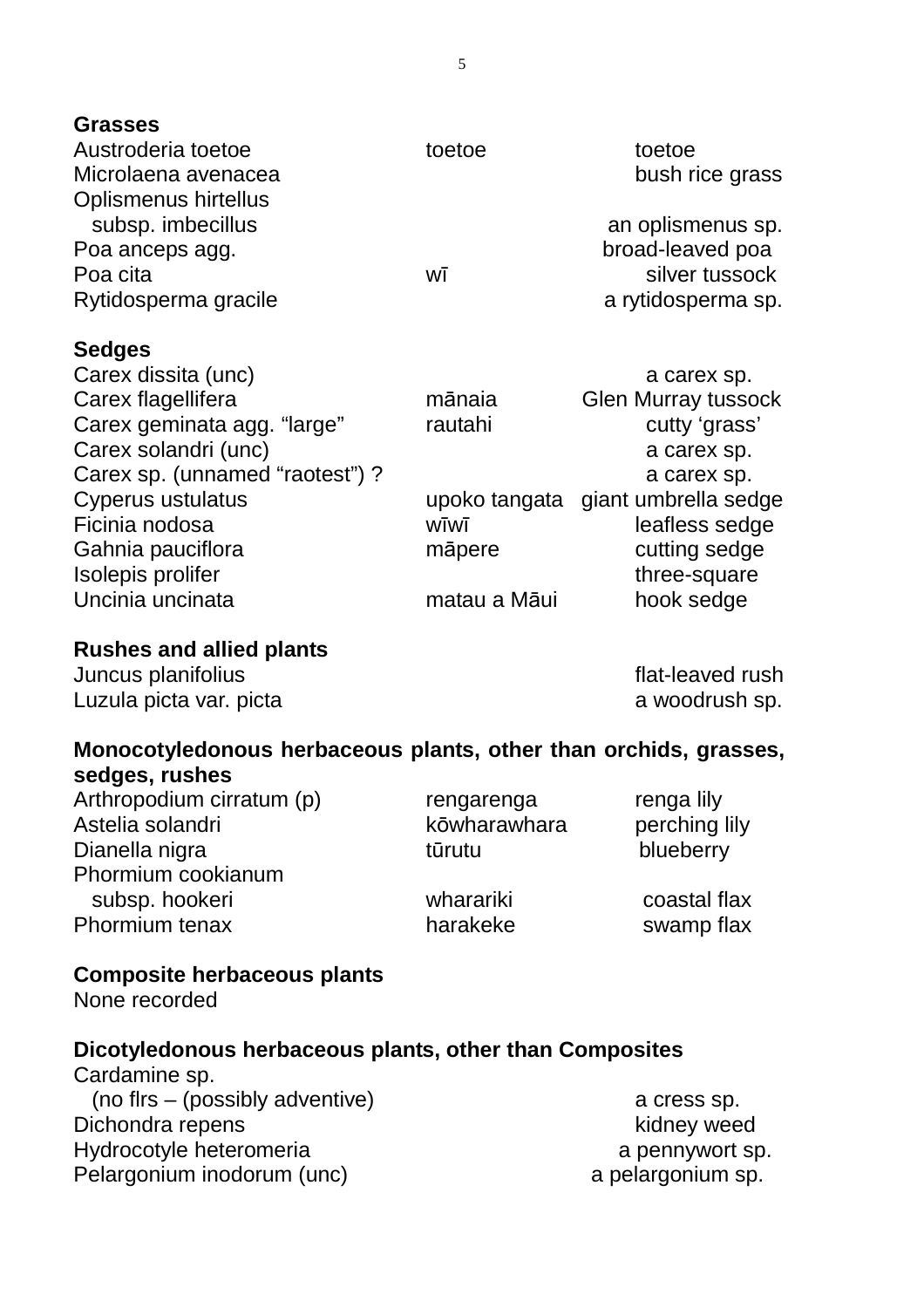Stellaria parviflora beras kohukohu NZ chickweed

#### **++++++++++++++++++++++++++++++++++++++++++++++++++++++++**

## **LIST 2: INDIGENOUS LIVERWORTS**

Lejeunea hodgsoniana

**++++++++++++++++++++++++++++++++++++++++++++++++++++++++** 

## **LIST 3: ADVENTIVE VASCULAR PLANTS**

#### **Gymnosperm trees and shrubs**

Cupressus macrocarpa macrocarpa macrocarpa Pinus muricata bishop pine Pinus radiata Monterey pine

### **Dicotyledonous trees and shrubs**

Chamaecytisus palmensis tree lucerne Chrysanthemoides monilifera subsp. monilifera (f 1/9/13) boneseed Cytisus scoparius broom Elaeagnus x reflexa elaeagnus elaeagnus Ficus macrophylla **Ficus** macrophylla Fuchsia magellanica (unc) (f 7/9/13) hardy fuchsia Genista monspessulana (f 7/9/13) Montpellier broom Lupinus arboreus (unc) extending the lupin tree lupin Phytolacca octandra inkweed Salix sp. **a** willow sp. Syzygium paniculatum scrub cherry scrub cherry Ulex europaeus gorse

## **Ferns and fern allies**

Adiantum raddianum annum annum sp. Nephrolepis cordifolia tuber ladder fern Selaginella kraussiana (unc) selaginella

## **Dicotyledonous lianes and related trailing plants**

Asparagus asparagoides (unc) (f 7/9/13) smilax Asparagus scandens climbing asparagus Dipogon lignosus (f 7/9/13) mile-a-minute Hedera helix subsp helix ivy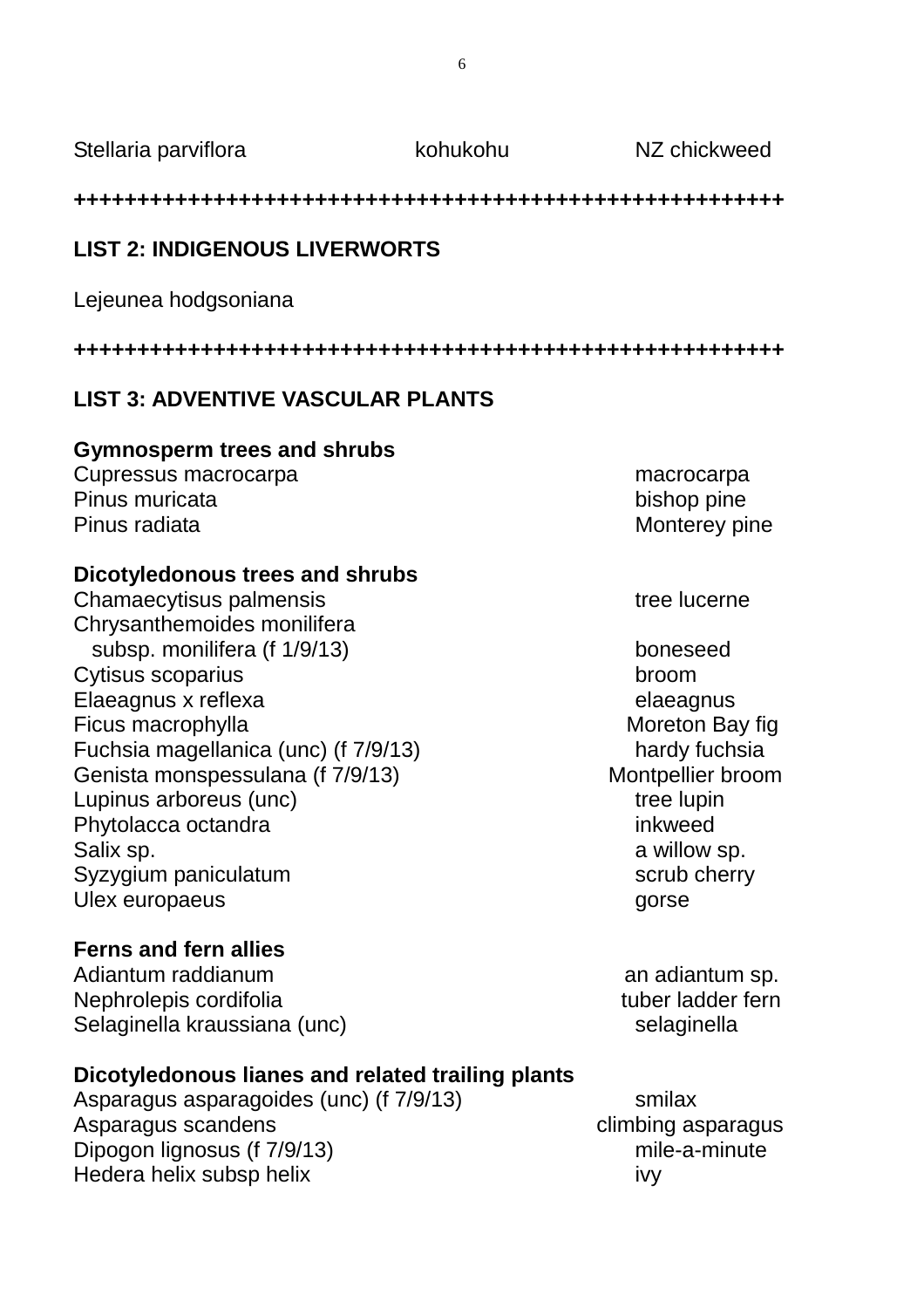Lathyrus latifolius everlasting pea Senecio angulatus Cape ivy Vicia hirsuta (f 26/10/13) hairy vetch Vicia sativa (f 26/10/13) vetch

#### **Orchids**

None seen

#### **Grasses**

Agrostis stolonifera creeping bent Ammophila arenaria matematika marram grass Anthoxanthum odoratum sweet vernal Bromus lithobius **Chilean brome** Bromus willdenowii bronne brand brand brand brairie grass Cortaderia selloana pampas grass Dactylis glomerata cocksfoot Ehrharta erecta veld grass Holcus lanatus Yorkshire fog Lolium perenne perennial rye grass Phyllostachys nigra var. nigra black bamboo

#### **Sedges**

None seen

#### **Rushes and allied plants**

None seen

### **Monocotyledonous herbaceous plants, other than orchids, grasses, sedges, rushes**

Agapanthus praecox subsp. orientalis and the magapanthus agapanthus Allium triquetrum (f 26/10/13) and the contract only the contract only weed Crocosmia x crocosmifolia monto e contra montbretia Hedychium flavescens/gardnerianum wild ginger Iris foetidissima stinking iris Leucojum aestivum (unc) (f 1/9/13) snowdrop Narcissus sp./hybrid a narcissus entity Sisyrinchium iridifolium (f 26/10/13) purple-eyed grass Tradescantia fluminensis wandering willie Zantedeschia aethiopica arum lily

#### **Composite herbaceous plants**

Arctotheca calendula (f 7/9/13) Cape daisy Bellis perennis **English daisy**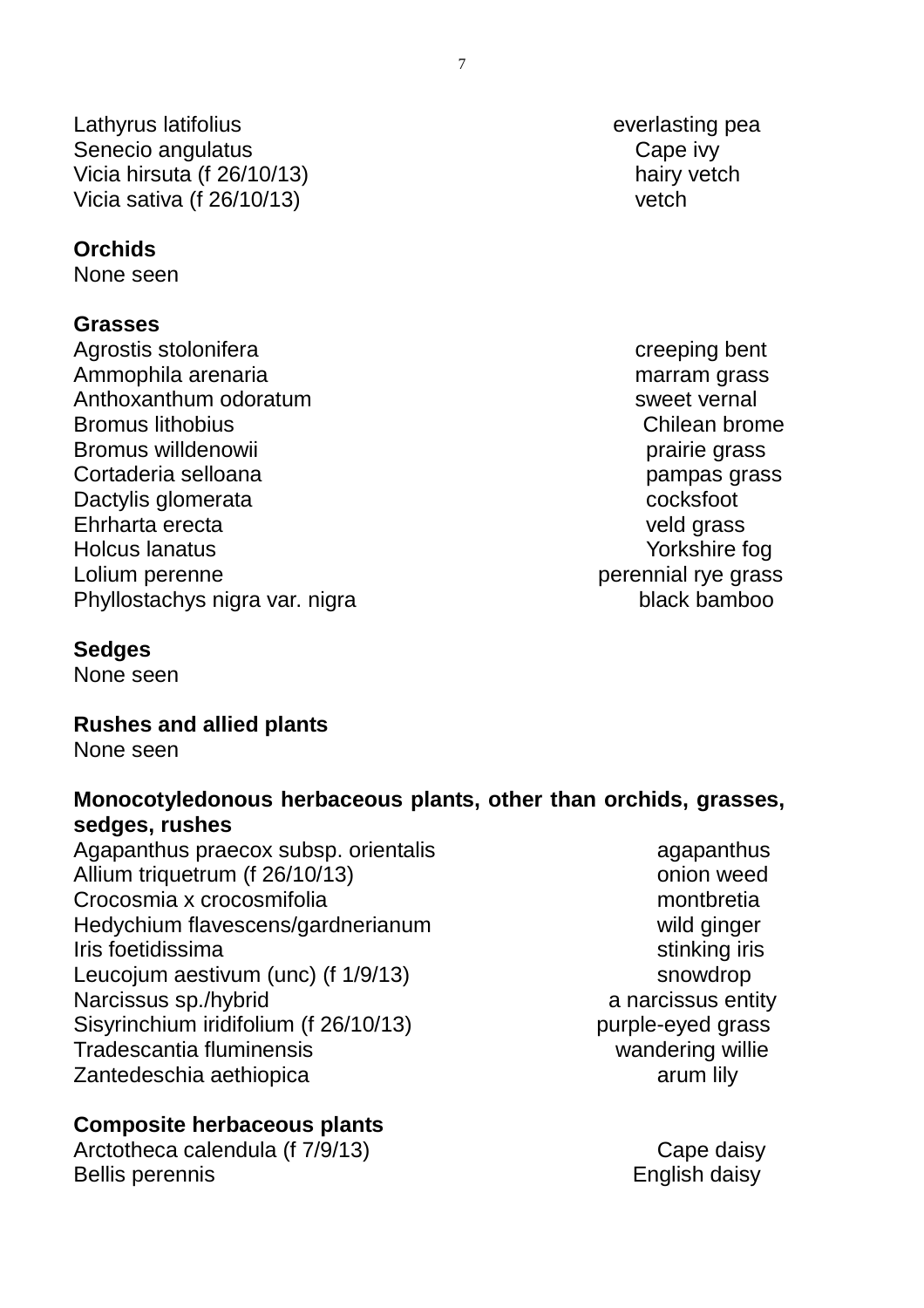Conyza sumatrensis et al. and the set of the fleabane fleabane Crepis capillaris (f 7/9 13) Smooth hawksbeard Gnaphalium coarctatum cudweed Hypochaeris radicata catsear Sonchus oleraceus (f 7/9/13) sow thistle Taraxacum officinale (f 7/9/13) dandelion

#### **Dicotyledonous herbs other than Composites**

Acanthus mollis and the control of the control of the bear's breeches Anagalis arvensis subsp. arvensis var. arvensis (f 26/10/13) scarlet pimpernel Brassica fruticulosa (f 7/9/13) twiggy turnip Capsella bursa-pastoris (f 7/9/13) shepherd's purse Cardamine sp. (no flrs – possibly indigenous) a cress sp. Chenopodium album fathen Cymbalaria muralis (f 26/10/13) ivy-leaved toadflax Daucus carota (f 7/9/13) Daucus carrot Euphorbia peplus milkweed Fumaria muralis subsp. muralis (f 26/10/13) srambling fumitory Galium aparine (f 7/9/13) Cleavers Geranium molle (f 26/10/13) dove's-foot cranesbill Geranium robertianum (f 26/10/13) herb Robert Gunnera tinctoria Chilean rhubarb Hydrangea macrophylla hydrangea hydrangea Oxalis articulata (f 26/10/13) an oxalis sp. Oxalis incarnata (f 7/9/13) wood sorrel Myosotis sylvatica (f 26/10/13) forget-me-not Plantago lanceolata narrow-leaved plantain Plantago major broad-leaved plantain Plectranthus ciliatus **plectranthus** Ranunculus repens extended to the creeping buttercup Rumex acetosella sheep sorrel Rumex obtusifolius broad-leaved dock Rumex sagittatus (f 7/9/13) climbing dock Silene gallica (f 26/10/13) catchfly Solanum chenopodioides (f 7/9/13) velvet nightshade Solanum nigrum (f 7/9/13) black nightshade Spergularia arvensis spurrey spurrey Stachys arvensis (unc) (f 7/9/13) stagger weed Stellaria media (f 7/9/13) chickweed Trifolium dubium (f 26/10/13) suckling clover Trifolium pratense (f 28/10/13) red clover Trifolium repens (f 26/10/13) white clover